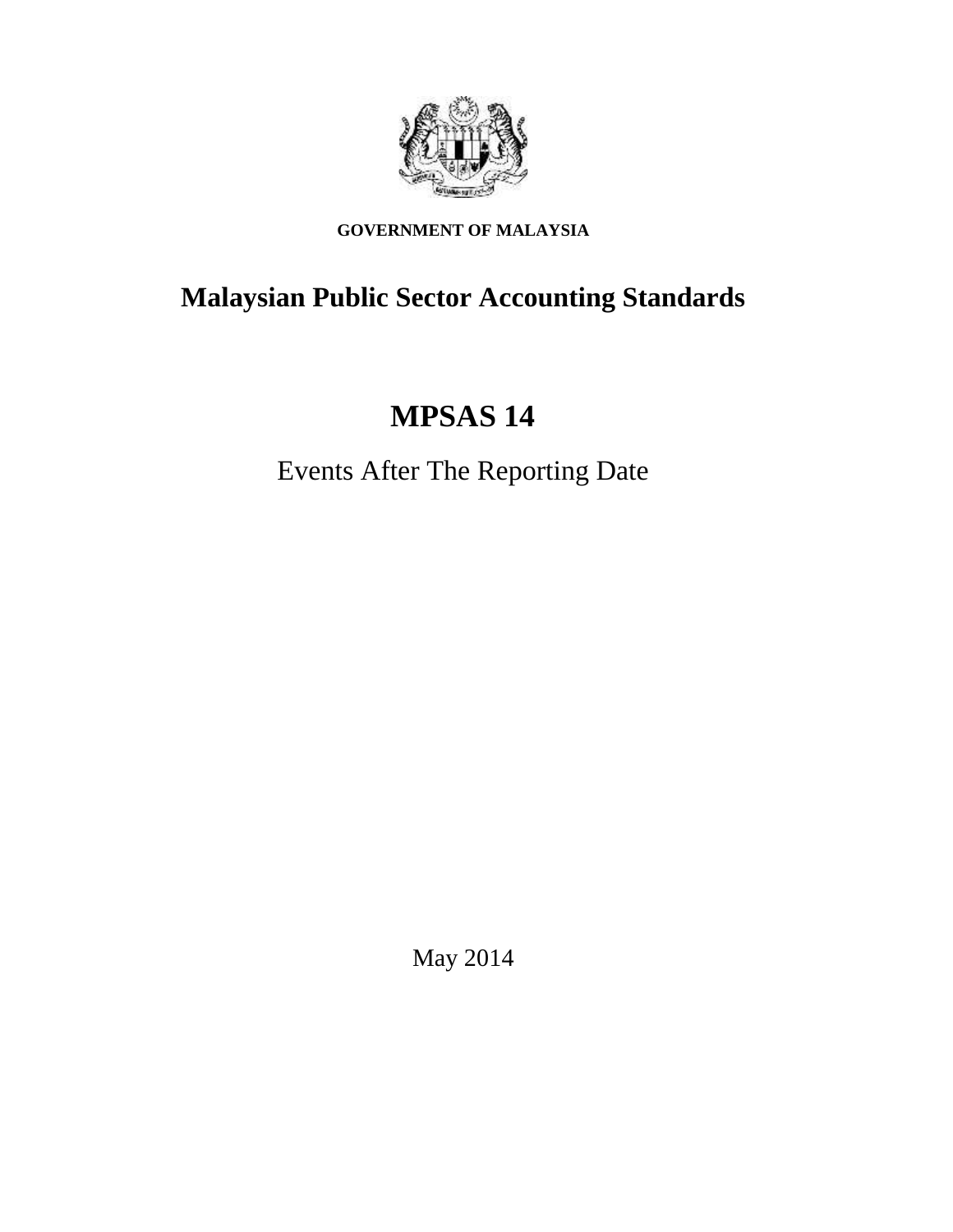# **MPSAS 14 - EVENTS AFTER THE REPORTING DATE**

#### **Acknowledgment**

The Malaysian Public Sector Accounting Standard (MPSAS) is based on International Public Sector Accounting Standard (IPSAS) 14, *Events After the Reporting Date* from the *Handbook of International Public Sector Accounting Pronouncements* of the International Public Sector Accounting Standards Board, published by the International Federation of Accountants (IFAC) in June 2013 and is used with permission of IFAC.

*Handbook of International Public Sector Accounting Pronouncements* © 2013 by the International Federation of Accountants (IFAC). All rights reserved.

Issued by: Accountant General's Department No. 1, Persiaran Perdana Kompleks Kementerian Kewangan Presint 2, Pusat Pentadbiran Kerajaan Persekutuan 62594 Putrajaya

Tel : 03-88821000 Faks : 03-88891765 Web: http://www.anm.gov.my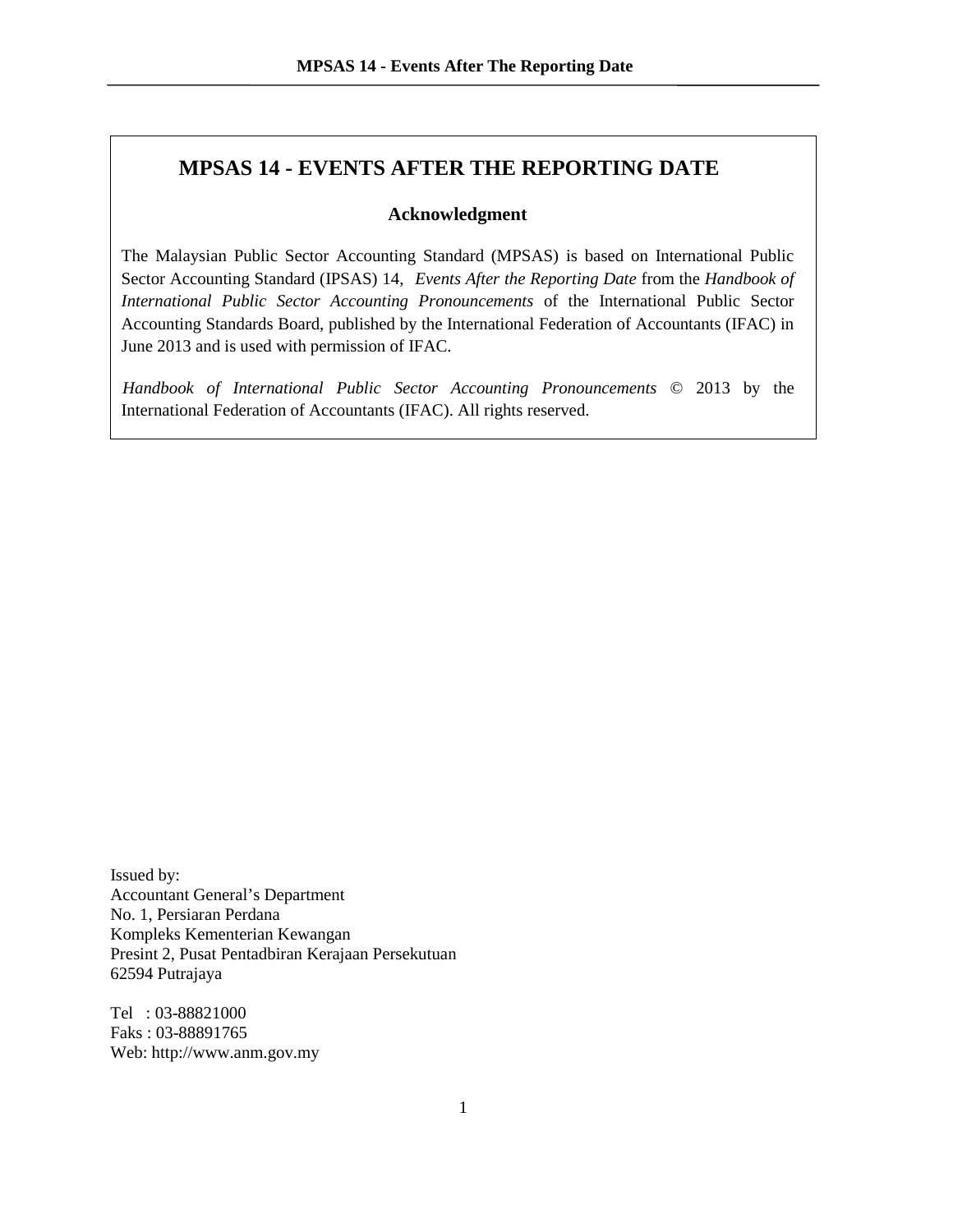# **MPSAS 14 - EVENTS AFTER THE REPORTING DATE**

## **CONTENTS**

|                                                             | Paragraph |  |
|-------------------------------------------------------------|-----------|--|
|                                                             |           |  |
|                                                             | $2 - 4$   |  |
|                                                             | 5         |  |
|                                                             | $6 - 8$   |  |
|                                                             | $9 - 16$  |  |
|                                                             | $10 - 11$ |  |
|                                                             | $12 - 13$ |  |
|                                                             | $14 - 16$ |  |
|                                                             | $17 - 25$ |  |
|                                                             | 25        |  |
|                                                             | $26 - 31$ |  |
|                                                             | $26 - 27$ |  |
| Updating Disclosure about Conditions at the Reporting Date  | $28 - 29$ |  |
| Disclosure of Non-Adjusting Events after the Reporting Date | $30 - 31$ |  |
|                                                             | $32 - 33$ |  |
| Comparison with IPSAS 14                                    |           |  |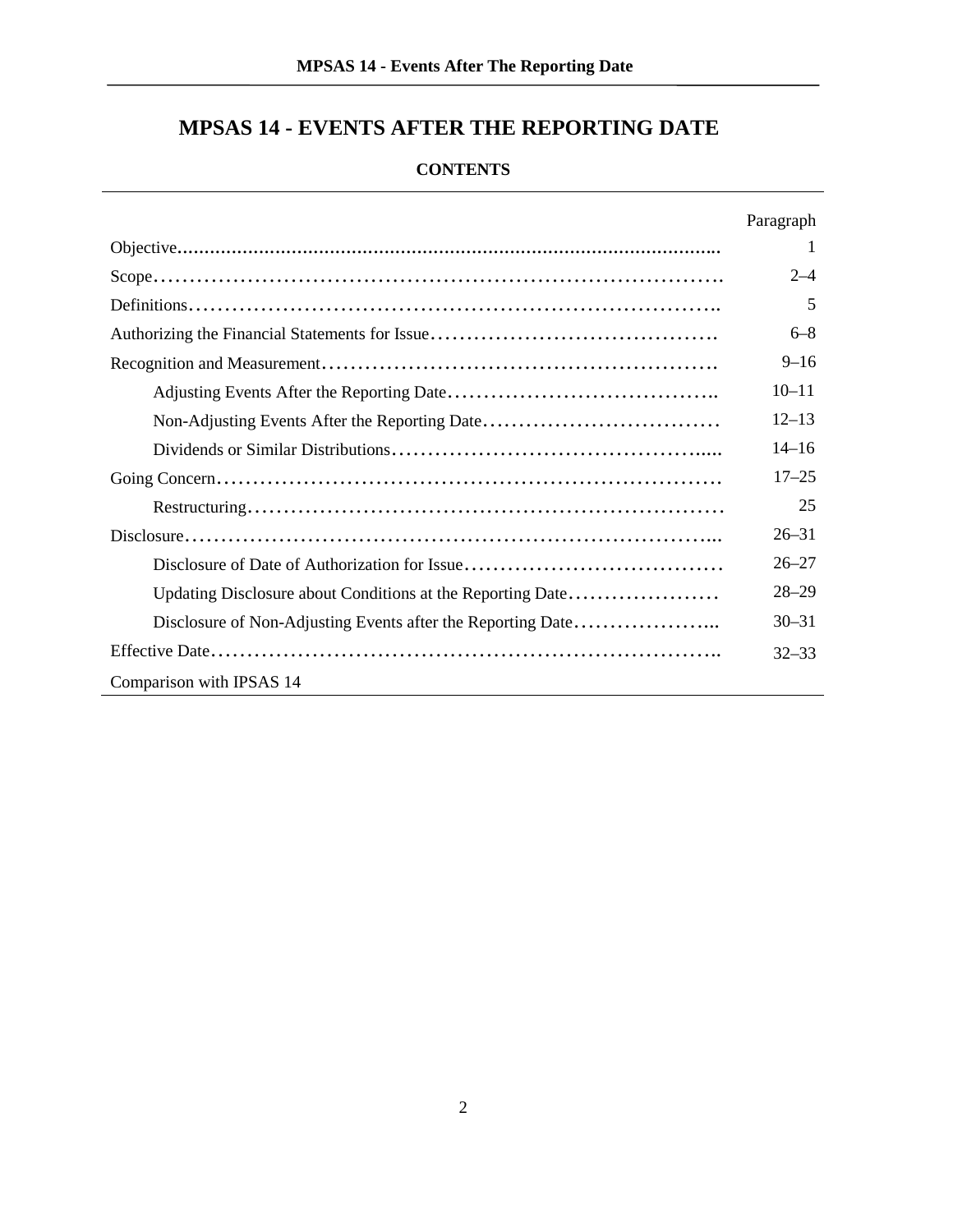Malaysian Public Sector Accounting Standard (MPSAS) 14, *Events After the Reporting Date*, is set out in paragraphs 1–34. All the paragraphs have equal authority. MPSAS 14 should be read in the context of its objective, and the *Preface to Malaysian Public Sector Accounting Standards*. MPSAS 3, *Accounting Policies, Changes in Accounting Estimates and Errors*, provides a basis for selecting and applying accounting policies in the absence of explicit guidance.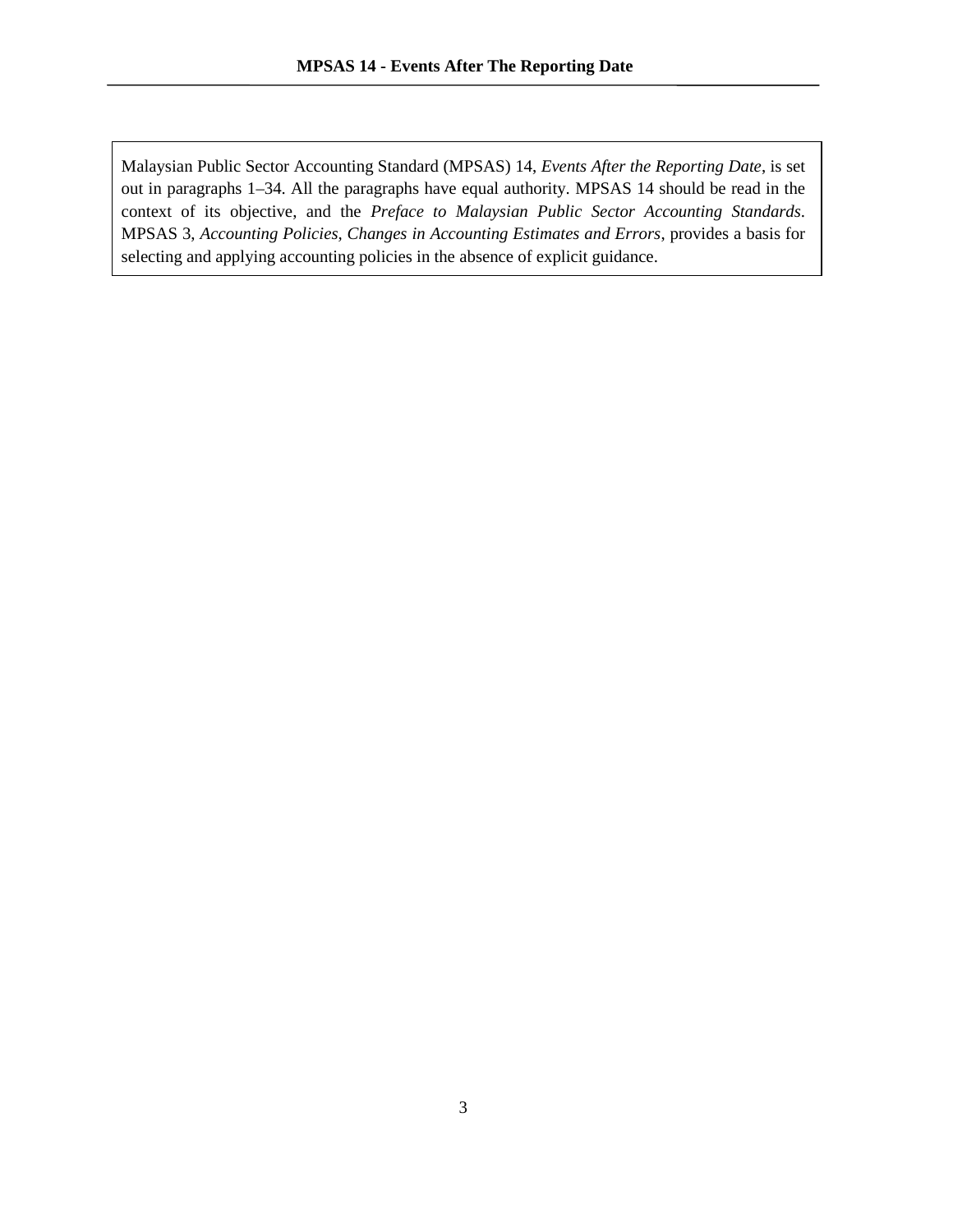# **Objective**

- 1. The objective of this Standard is to prescribe:
	- (a) When an entity should adjust its financial statements for events after the reporting date; and
	- (b) The disclosures that an entity should give about the date when the financial statements were authorized for issue, and about events after the reporting date.

The Standard also requires that an entity should not prepare its financial statements on a going concern basis if events after the reporting date indicate that the going concern assumption is not appropriate.

## **Scope**

- 2. **An entity that prepares and presents financial statements under the accrual basis of accounting shall apply this Standard in the accounting for, and disclosure of, events after the reporting date.**
- 3. **This Standard applies to all public sector entities other than Government Business Enterprises (GBEs).**
- 4. The *Preface to Malaysian Public Sector Accounting Standards* issued by the Accountant General's Department explains that GBEs apply approved accounting standards issued by the Malaysian Accounting Standards Board (MASB). GBEs are defined in MPSAS 1, *Presentation of Financial Statements*.

## **Definitions**

5. **The following term is used in this Standard with the meaning specified:**

**Events after the reporting date are those events, both favourable and unfavourable, that occur between the reporting date and the date when the financial statements are authorized for issue. Two types of events can be identified:**

- (a) **Those that provide evidence of conditions that existed at the reporting date (adjusting events after the reporting date); and**
- (b) **Those that are indicative of conditions that arose after the reporting date (non adjusting events after the reporting date).**

**Terms defined in other MPSASs are used in this Standard with the same meaning as in those Standards, and are reproduced in the** *Glossary of Defined Terms* **published separately.**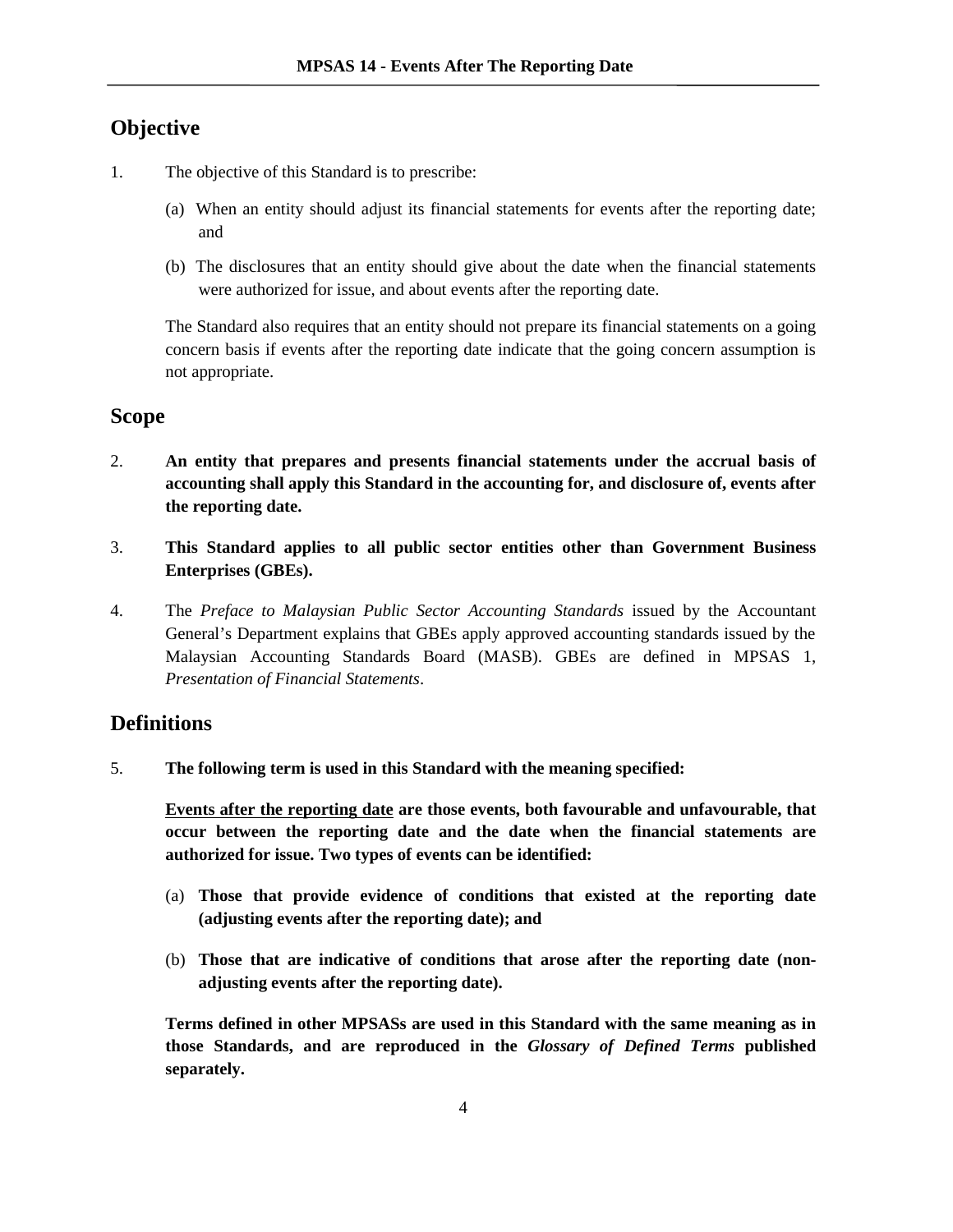## **Authorizing the Financial Statements for Issue**

- 6. In order to determine which events satisfy the definition of events after the reporting date, it is necessary to identify both the reporting date and the date on which the financial statements are authorized for issue. The reporting date is the last day of the reporting period to which the financial statements relate. The date of authorization for issue is the date on which the financial statements have received approval from the individual or body with the authority to finalize those statements for issue. The audit opinion is provided on those finalized financial statements. Events after the reporting date are all events, both favourable and unfavourable, that occur between the reporting date and the date when the financial statements are authorized for issue, even if those events occur after:
	- (a) the publication of an announcement of the surplus or deficit,
	- (b) the authorization of the financial statements of a controlled entity, or
	- (c) publication of other selected information relating to the financial statements.
- 7. The process involved in preparing and authorizing the financial statements for issue may vary for different types of entities within and across jurisdictions. It can depend upon the nature of the entity, the governing body structure, the statutory requirements relating to that entity, and the procedures followed in preparing and finalizing the financial statements. Responsibility for authorization of financial statements of individual government agencies may rest with the head of the central finance agency (or the senior finance official/accounting officer, such as the controller or accountant-general). Responsibility for authorization of consolidated financial statements of the government as a whole may rest jointly with the head of the central finance agency (or the senior finance official, such as the controller or accountant-general) and the finance minister (or equivalent).
- 8. In some cases, as the final step in the authorization process, an entity is required to submit its financial statements to another body (for example, a legislative body such as Parliament or a local council). This body may have the power to require changes to the audited financial statements. In other cases, the submission of statements to the other body may be merely a matter of protocol or process, and that other body may not have the power to require changes to the statements. The date of authorization for issue of the financial statements will be determined in the context of the particular jurisdiction.

# **Recognition and Measurement**

9. In the period between the reporting date and the date of authorization for issue, elected government officials may announce a government's intentions in relation to certain matters. Whether or not these announced government intentions would require recognition as adjusting events would depend upon: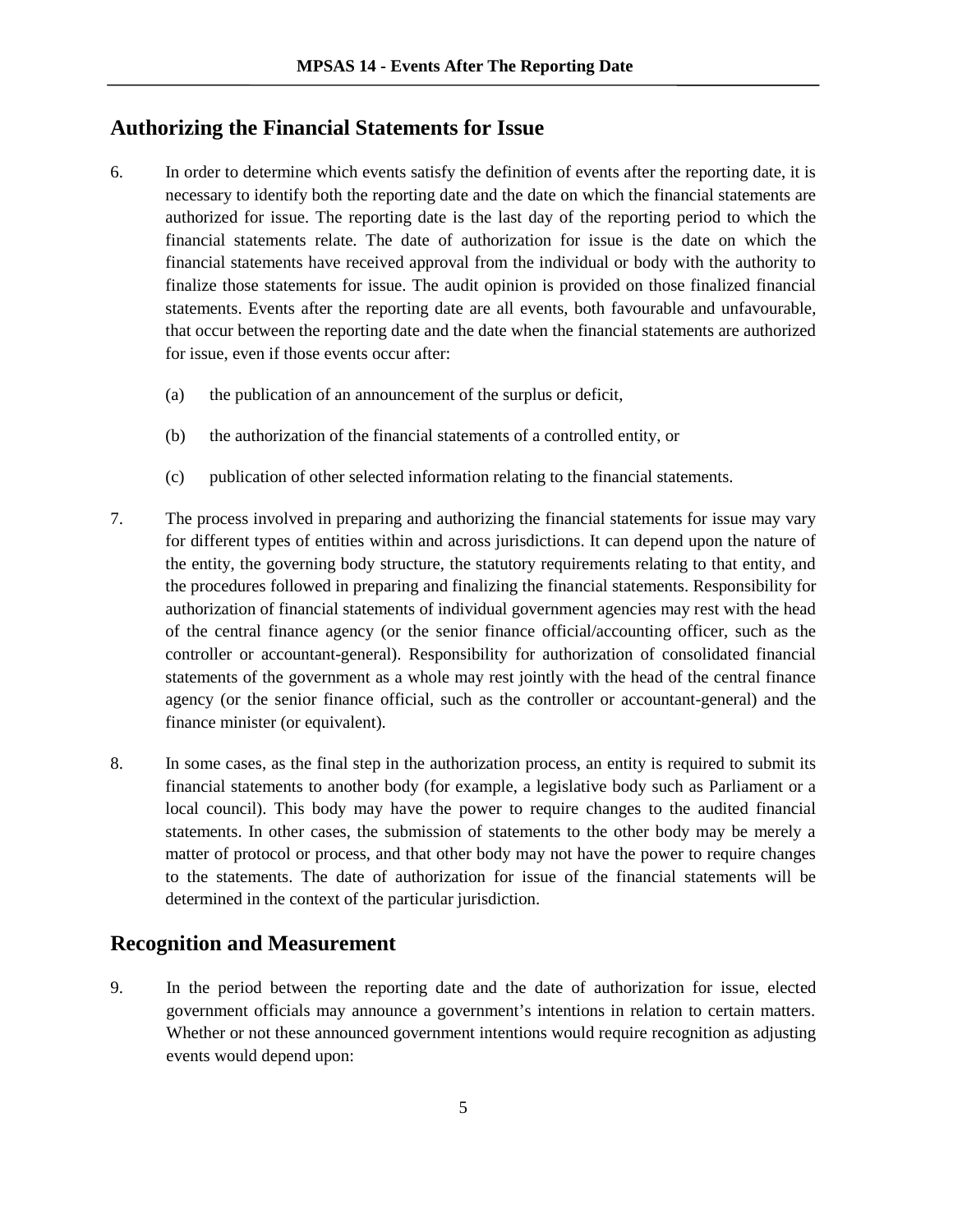- (a) whether they provide more information about the conditions existing at reporting date, and
- (b) whether there is sufficient evidence that they can and will be fulfilled.

In most cases, the announcement of government intentions will not lead to the recognition of adjusting events. Instead, they would generally qualify for disclosure as non-adjusting events.

#### **Adjusting Events After the Reporting Date**

## 10. **An entity shall adjust the amounts recognized in its financial statements to reflect adjusting events after the reporting date.**

- 11. The following are examples of adjusting events after the reporting date that require an entity to adjust the amounts recognized in its financial statements, or to recognize items that were not previously recognized:
	- (a) The settlement after the reporting date of a court case that confirms that the entity had a present obligation at the reporting date. The entity adjusts any previously recognized provision related to this court case in accordance with MPSAS 19, *Provisions, Contingent Liabilities and Contingent Assets*, or recognizes a new provision. The entity does not merely disclose a contingent liability because the settlement provides additional evidence that would be considered in accordance with paragraph 24 in MPSAS 19.
	- (b) The receipt of information after the reporting date indicating that an asset was impaired at the reporting date, or that the amount of a previously recognized impairment loss for that asset needs to be adjusted. For example:
		- (i) The bankruptcy of a debtor that occurs after the reporting date usually confirms that a loss already existed at the reporting date on a receivable account, and that the entity needs to adjust the carrying amount of the receivable account; and
		- (ii) The sale of inventories after the reporting date may give evidence about their net realizable value at the reporting date;
	- (c) The determination after the reporting date of the cost of assets purchased, or the proceeds from assets sold, before the reporting date;
	- (d) The determination after the reporting date of the amount of revenue collected during the reporting period to be shared with another government under a revenue-sharing agreement in place during the reporting period;
	- (e) The determination after the reporting date of performance bonus payments to be made to staff if the entity had a present legal or constructive obligation at the reporting date to make such payments as a result of events before that date; and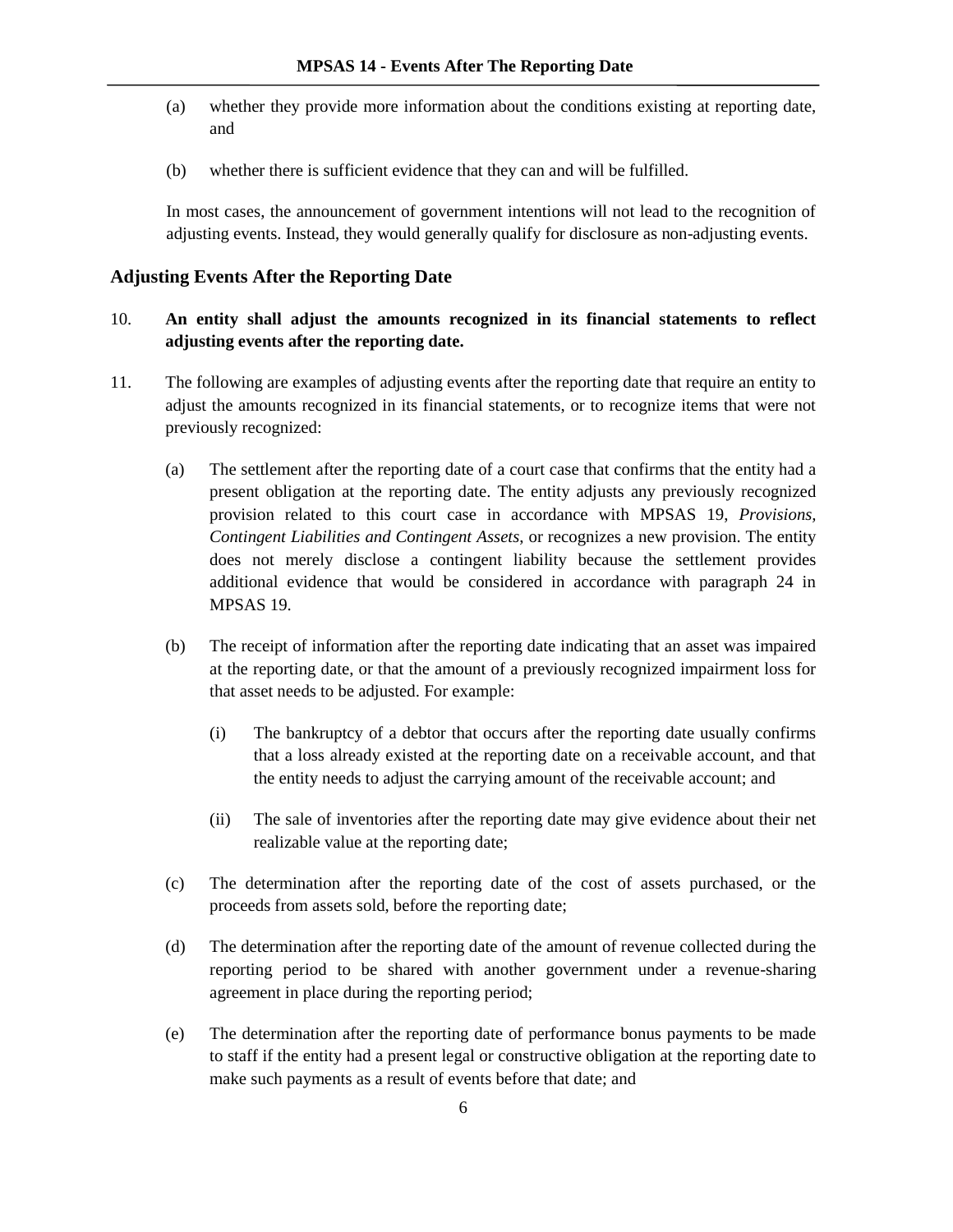(f) The discovery of fraud or errors that show that the financial statements were incorrect.

#### **Non-adjusting Events After the Reporting Date**

- 12. **An entity shall not adjust the amounts recognized in its financial statements to reflect non-adjusting events after the reporting date.**
- 13. The following are examples of non-adjusting events after the reporting date:
	- (a) Where an entity has adopted a policy of regularly revaluing property to fair value, a decline in the fair value of property between the reporting date and the date when the financial statements are authorized for issue. The fall in fair value does not normally relate to the condition of the property at the reporting date, but reflects circumstances that have arisen in the following period. Therefore, despite its policy of regularly revaluing, an entity would not adjust the amounts recognized in its financial statements for the properties. Similarly, the entity does not update the amounts disclosed for the property as at the reporting date, although it may need to give additional disclosure under paragraph 29; and
	- (b) Where an entity charged with operating particular community service programs decides after the reporting date, but before the financial statements are authorized, to provide/distribute additional benefits directly or indirectly to participants in those programs. The entity would not adjust the expenses recognized in its financial statements in the current reporting period, although the additional benefits may meet the conditions for disclosure as non-adjusting events under paragraph 29.

#### **Dividends or Similar Distributions**

#### 14. **If an entity declares dividends or similar distributions after the reporting date, the entity shall not recognize those distributions as a liability at the reporting date.**

- 15. Dividends may arise in the public sector when, for example, a public sector entity controls and consolidates the financial statements of a GBE that has outside ownership interests to whom it pays dividends. In addition, some public sector entities adopt a financial management framework, for example "purchaser provider" models, that require them to pay income distributions to their controlling entity, such as the central government.
- 16. If dividends or similar distributions to owners are declared (i.e., the dividends or similar distributions are appropriately authorized and no longer at the discretion of the entity) after the reporting date but before the financial statements are authorized for issue, the dividends or similar distributions are not recognized as a liability at the reporting date because no obligation exists at that time. Such dividends or similar distributions are disclosed in the notes in accordance with MPSAS 1. Dividends and similar distributions do not include a return of capital.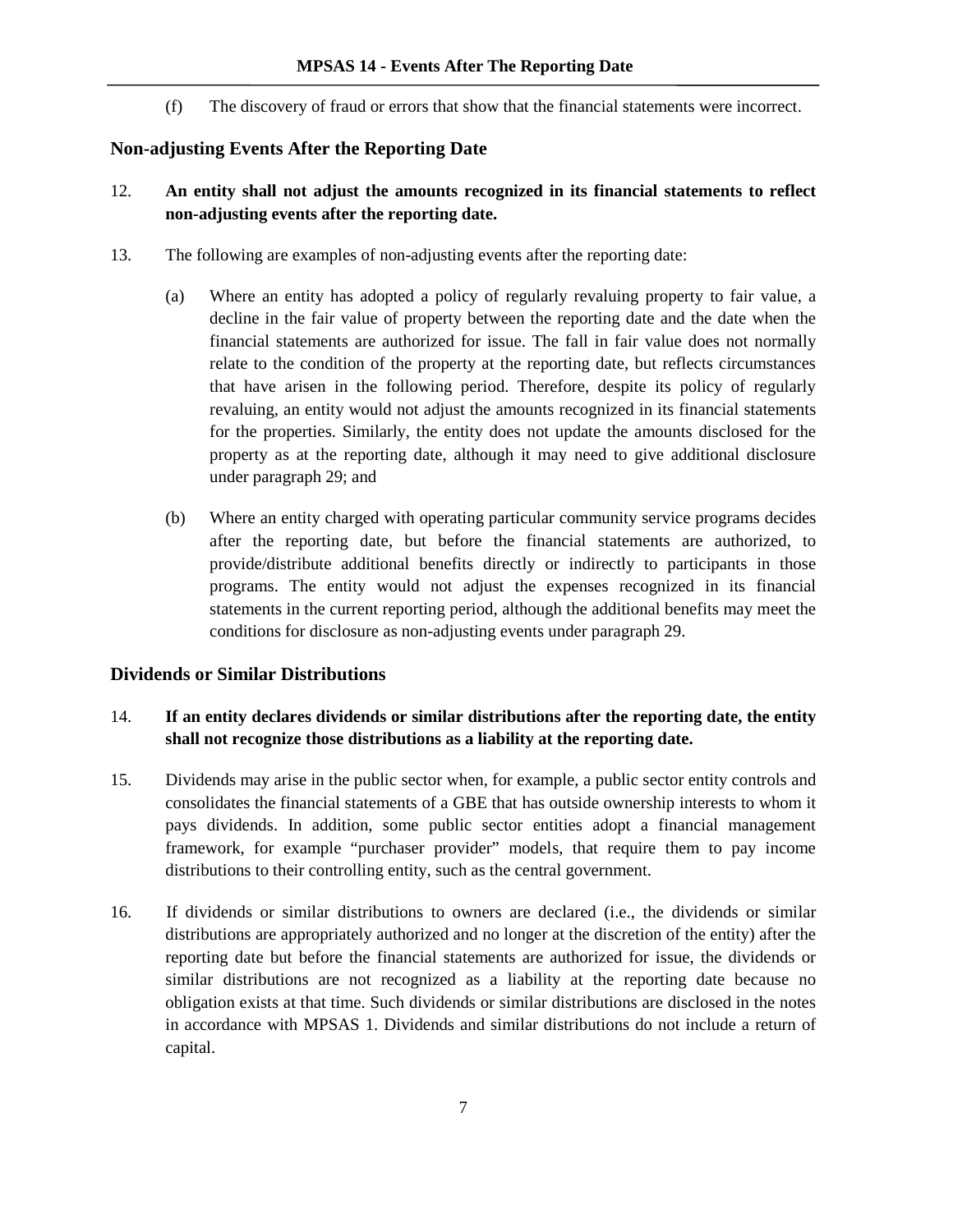# **Going Concern**

- 17. The determination of whether the going concern assumption is appropriate needs to be considered by each entity. However, the assessment of going concern is likely to be of more relevance for individual entities than for a government as a whole. For example, an individual government agency may not be a going concern because the government of which it forms part has decided to transfer all its activities to another government agency. However, this restructuring has no impact upon the assessment of going concern for the government itself.
- 18. **An entity shall not prepare its financial statements on a going concern basis if those responsible for the preparation of the financial statements or the governing body determine after the reporting date either:**
	- **(a) that there is an intention to liquidate the entity or to cease operating, or**
	- **(b) that there is no realistic alternative but to do so.**
- 19. In assessing whether the going concern assumption is appropriate for an individual entity, those responsible for the preparation of the financial statements, and/or the governing body, need to consider a wide range of factors. Those factors will include the current and expected performance of the entity, any announced and potential restructuring of organizational units, the likelihood of continued government funding and, if necessary, potential sources of replacement funding.
- 20. In the case of entities whose operations are substantially budget-funded, going concern issues generally only arise if the government announces its intention to cease funding the entity.
- 21. Some agencies, although not GBEs, may be required to be fully or substantially self-funding, and to recover the cost of goods and services from users. For any such entity, deterioration in operating results and financial position after the reporting date may indicate a need to consider whether the going concern assumption is still appropriate.
- 22. If the going concern assumption is no longer appropriate, this Standard requires an entity to reflect this in its financial statements. The impact of such a change will depend upon the particular circumstances of the entity, for example, whether operations are to be transferred to another government entity, sold, or liquidated. Judgment is required in determining whether a change in the carrying value of assets and liabilities is required.
- 23. When the going concern assumption is no longer appropriate, it is also necessary to consider whether the change in circumstances leads to the creation of additional liabilities or triggers clauses in debt contracts leading to the reclassification of certain debts as current liabilities.
- 24. MPSAS 1 requires certain disclosures if:
	- (a) The financial statements are not prepared on a going concern basis. MPSAS 1 requires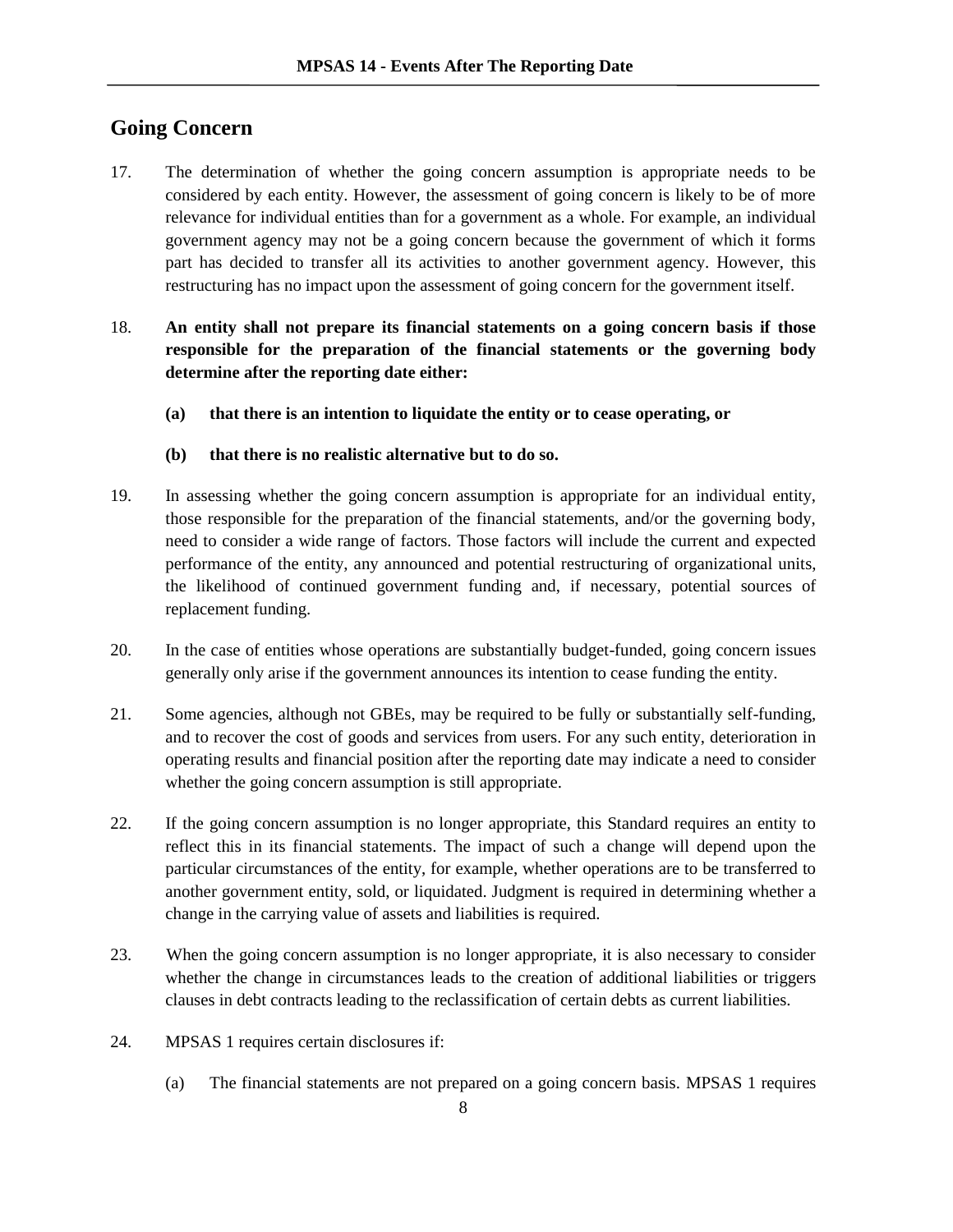that when the financial statements are not prepared on a going concern basis, this must be disclosed, together with the basis on which the financial statements are prepared and the reason why the entity is not considered to be a going concern; or

(b) Those responsible for the preparation of the financial statements are aware of material uncertainties related to events or conditions that may cast significant doubt upon the entity's ability to continue as a going concern. The events or conditions requiring disclosure may arise after the reporting date. MPSAS 1 requires such uncertainties to be disclosed.

#### **Restructuring**

25. Where a restructuring announced after the reporting date meets the definition of a non adjustable event, the appropriate disclosures are made in accordance with this Standard. Guidance on the recognition of provisions associated with restructuring is found in MPSAS 19. Simply because a restructuring involves the disposal of a component of an entity, this does not in itself bring into question the entity's ability to continue as a going concern. However, where a restructuring announced after the reporting date means that an entity is no longer a going concern, the nature and amount of assets and liabilities recognized may change.

## **Disclosure**

#### **Disclosure of Date of Authorization for Issue**

- 26. **An entity shall disclose the date when the financial statements were authorized for issue and who gave that authorization. If another body has the power to amend the financial statements after issuance, the entity shall disclose that fact.**
- 27. It is important for users to know when the financial statements were authorized for issue, as the financial statements do not reflect events after this date. It is also important for users to know of the rare circumstances in which any persons or organizations have the authority to amend the financial statements after issuance. Examples of individuals or bodies that may have the power to amend the financial statements after issuance are Ministers, the government of which the entity forms part, Parliament, or an elected body of representatives. If changes are made, the amended financial statements are a new set of financial statements.

#### **Updating Disclosure about Conditions at the Reporting Date**

- 28. **If an entity receives information after the reporting date, but before the financial statements are authorized for issue, about conditions that existed at the reporting date, the entity shall update disclosures that relate to these conditions in the light of the new information.**
- 29. In some cases, an entity needs to update the disclosures in its financial statements to reflect information received after the reporting date but before the financial statements are authorized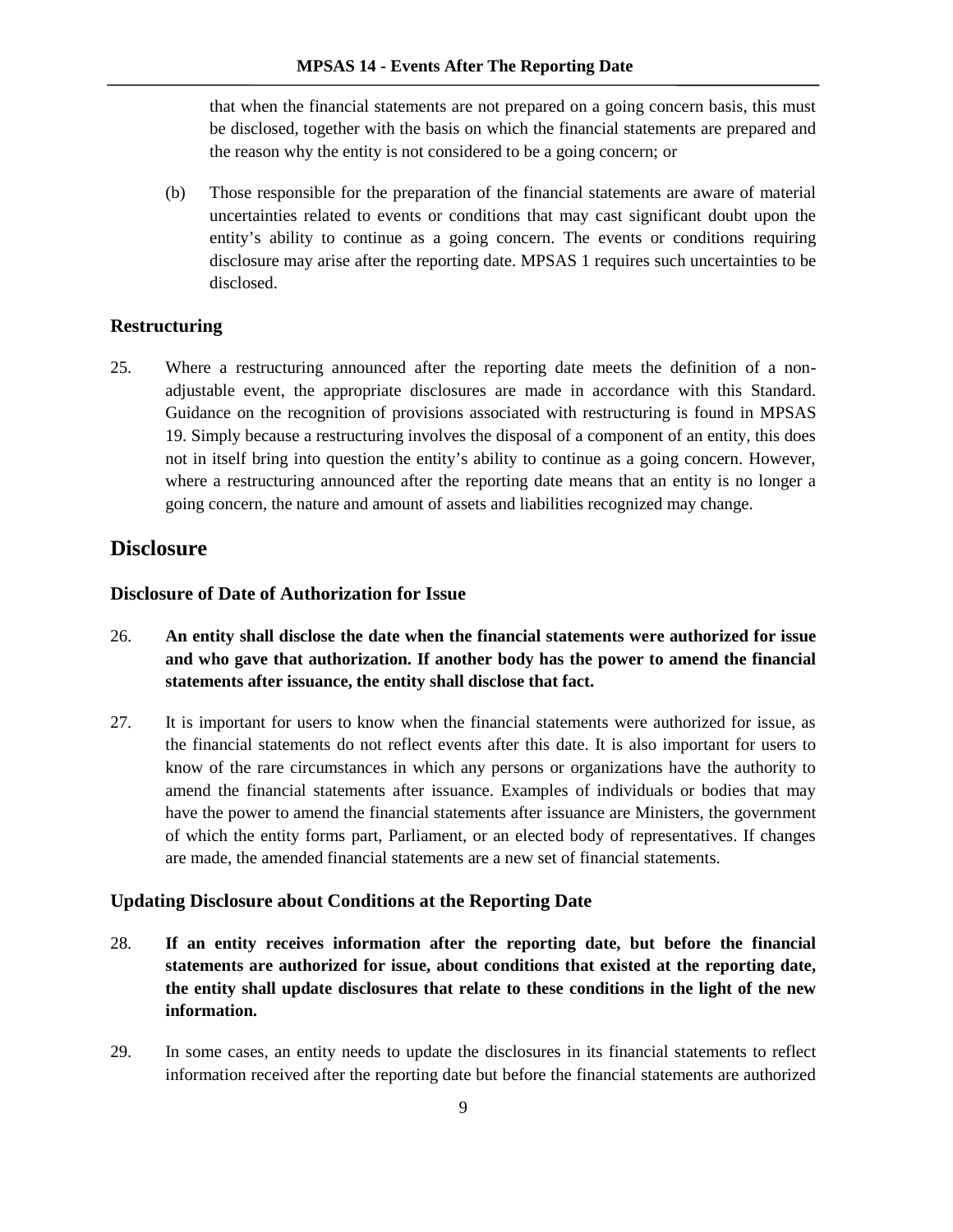for issue, even when the information does not affect the amounts that the entity recognizes in its financial statements. One example of the need to update disclosures is when evidence becomes available after the reporting date about a contingent liability that existed at the reporting date. In addition to considering whether it should now recognize a provision, an entity updates its disclosures about the contingent liability in the light of that evidence.

#### **Disclosure of Non-adjusting Events After the Reporting Date**

- 30. **If non-adjusting events after the reporting date are material, non-disclosure could influence the economic decisions of users taken on the basis of the financial statements. Accordingly, an entity shall disclose the following for each material category of non adjusting event after the reporting date:**
	- (a) **The nature of the event; and**
	- (b) **An estimate of its financial effect, or a statement that such an estimate cannot be made.**
- 31. The following are examples of non-adjusting events after the reporting date that would generally result in disclosure:
	- (a) An unusually large decline in the value of property carried at fair value, where that decline is unrelated to the condition of the property at reporting date, but is due to circumstances that have arisen since the reporting date;
	- (b) The entity decides after the reporting date, to provide/distribute substantial additional benefits in the future directly or indirectly to participants in community service programs that it operates, and those additional benefits have a major impact on the entity;
	- (c) An acquisition or disposal of a major controlled entity or the outsourcing of all or substantially all of the activities currently undertaken by an entity after the reporting date;
	- (d) Announcing a plan to discontinue an operation or major program, disposing of assets, or settling liabilities attributable to a discontinued operation or major program, or entering into binding agreements to sell such assets or settle such liabilities (guidance on the treatment and disclosure of discontinued operations can be found in the relevant international or national accounting standard dealing with discontinued operations);
	- (e) Major purchases and disposals of assets;
	- (f) The destruction of a major building by a fire after the reporting date;
	- (g) Announcing, or commencing the implementation of, a major restructuring (see MPSAS 19);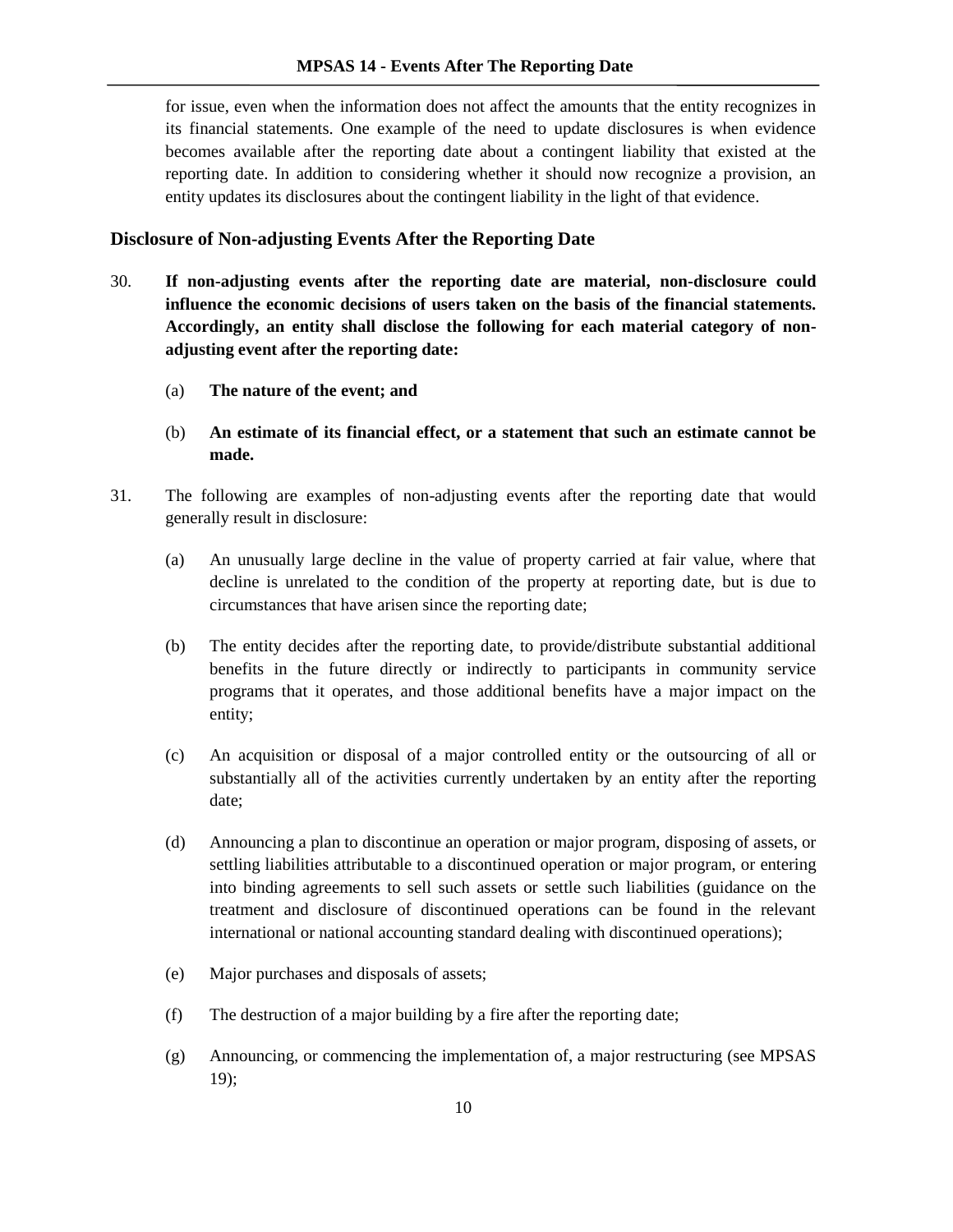- (h) The introduction of legislation to forgive loans made to entities or individuals as part of a program;
- (i) Abnormally large changes after the reporting date in asset prices or foreign exchange rates;
- (j) In the case of entities that are liable for income tax or income tax equivalents, changes in tax rates or tax laws enacted or announced after the reporting date that have a significant effect on current and deferred tax assets and liabilities (guidance on accounting for income taxes can be found in the relevant international or national accounting standard dealing with income taxes);
- (k) Entering into significant commitments or contingent liabilities, for example, by issuing significant guarantees after the reporting date; and
- (l) Commencing major litigation arising solely out of events that occurred after the reporting date.

## **Effective Date**

- 32. **An entity shall apply this Standard for annual financial statements covering periods beginning on or after January 1, 2017. Earlier application is encouraged. If an entity applies this Standard for a period beginning before January 1, 2017, it shall disclose that fact.**
- 32A. *Deleted.*
- 33. When an entity adopts the accrual basis of accounting as defined by MPSASs for financial reporting purposes subsequent to this effective date, this Standard applies to the entity's annual financial statements covering periods beginning on or after the date of adoption.